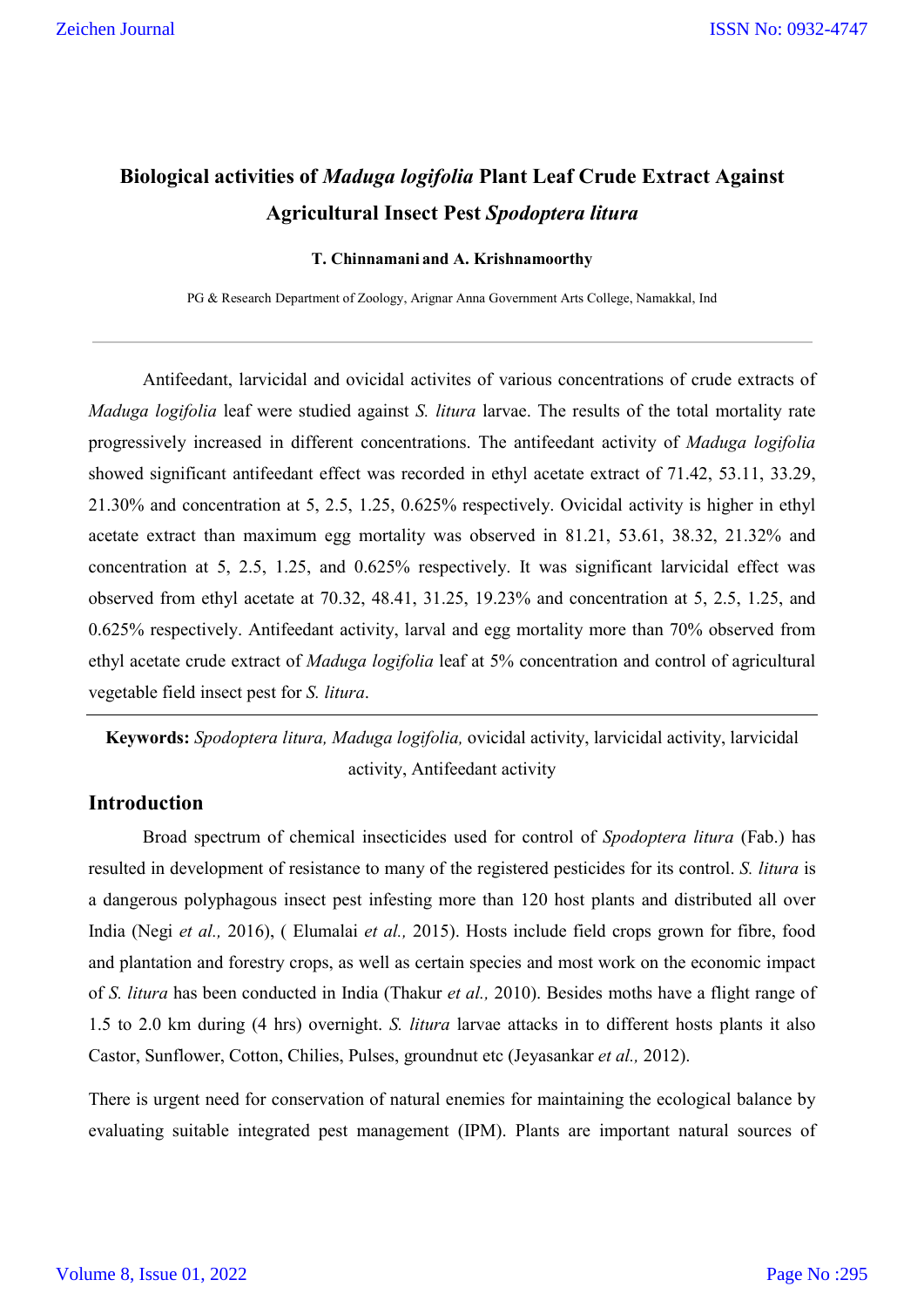biological active compounds (Rani *et al.,* 2012). The Plant secondary metabolic compound are safer to non-target organisms against effective insect pest and wide range of behavioural and physiological effects on alimentary canals and associated glands on the insect pests (Deepalakshmi *et al.,* 2017). The present communication deals with ecology and environmentally and ecofriendly attempts on the use of aromatic plants as secondary metabolites for control of integrated management of insect pest *(Spodoptera litura)*.

Plant product being biodegradable and easily catabolised in the environment and play an important role against insect pests (Roman Pavela, 2012). We report the antifeedant, larvicidal and ovicidal activity of physiological and behavioural effects of *Maduga logifolia* plant leaf extracts against *S. litura*.

## **Materials and Methods**

The experiment was carried in zoology laboratory, Arignar Anna Government Arts College, Namakkal, Tamil Nadu in India. The *S. litura* eggs mass were collected from the castor field and reared and maintained in zoology lab and IV instars larvae and eggs were used in the present investigation and Plant *Maduga logifolia* were collected from Arignar Anna Government Arts College, Namakkal, Tamil Nadu in India. The plant 1500g powder was extracted with hexane, chloroform, ethyl acetate sequentially with increasing polarity of solvents and filtered through Whatman's No. 1 filter paper. The solvent from the crude extract were evaporated to air dryness at room temperature. After drying crude extracts were collected in clean borosil vials and stored at  $4^{0}$ C for subsequent bioassay for Table 4.

#### **Antifeedant bio-assay**

 Antifeedant activity was studied for leaf disc no choice method. The Fresh castor leaf on 4 cm diameter for dipped and dried in different concentration for 5, 2.5, 1.5, and 0.625% of crude extract of *Maduga logifolia.* After 5 minutes were kept in Petri dishes and single fourth instars larva of *S*. *litura* was introduced on each leaf of Petri dishes. Each experiment five replications were maintained. The larval feeding percentage in 24 hrs period was observed and recorded. The percentage of antifeedant values was calculated. (Abbott W.S. 1925).

Antifeedant activity = 
$$
\frac{C - T}{C + T} X 100
$$

.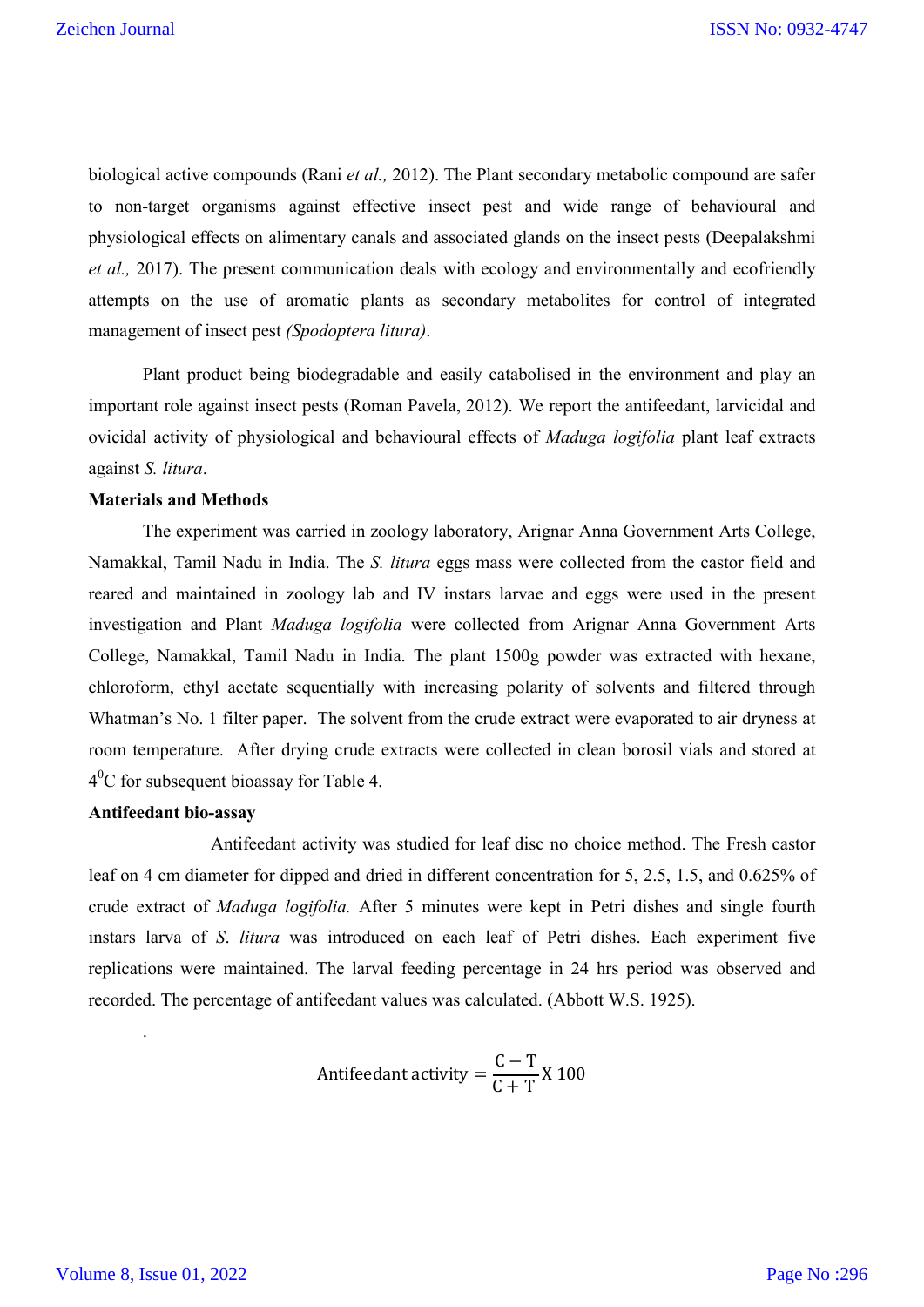Where  $C =$  Area protected in control leaf disc;  $T =$  Area protected in treated leaf disc.

#### **Larvicidal assays**

For the larvicidal activity was studied for leaf disc no choice method followed by the experiments for fresh castor leaf 4 cm diameter for dipped and five minutes air dried in different concentration for 5, 2.5, 1.5, and 0.625% of crude extract of *Maduga logifolia.* After five minutes were inside the Petri dishes and fourth instar larvae of *S*. *litura* was introduced for each leaf. Then each experiment was maintained five replications. The larval mortality percentage was recorded in 24 hrs period and calculated. In each concentration 5 pre-starved fourth instar larvae were introduce for leaf dishes and five replicates were maintained each experiments. After 24h for number of dead larvae was recorded and calculated using formula (Abbott W.S. 1925).

Corrected mortality =  $\frac{\text{mordity in treatment} - \text{mordility in control}}{100 - \text{Control mortality}}$  X 100

#### **Ovicidal activity**

For ovicidal activity, the freshly laid twenty individual eggs of *S. litura* were separated and dipped in various concentrations as mentioned in antifeedant activity. Five replicates were maintained. Positive and negative control groups were maintained individually. After the exposure periods, the number of eggs hatched in control and treatments hatch rate was assessed 48h post treatment. Ovicidal activity was calculated using Abbott's formula (Abbott, 1925).

$$
\%OA = \frac{\%ELC - \%EHT}{100 - \%ELC} X100
$$

Where, %OA = % ovicidal activity; % EHC = % of eggs hatched in control; % EHT = % of eggs hatched in treatment.

#### **Statistic Analysis**

Data analysis was carried out using Microsoft Excel 2007. One -Way ANOVA was performed for all the experimental data from that LSD was calculated and significant differences were marked with different alphabet.  $LC_{50}$ ,  $LC_{70}$ ,  $LC_{90}$  was using for SPSS 16.00.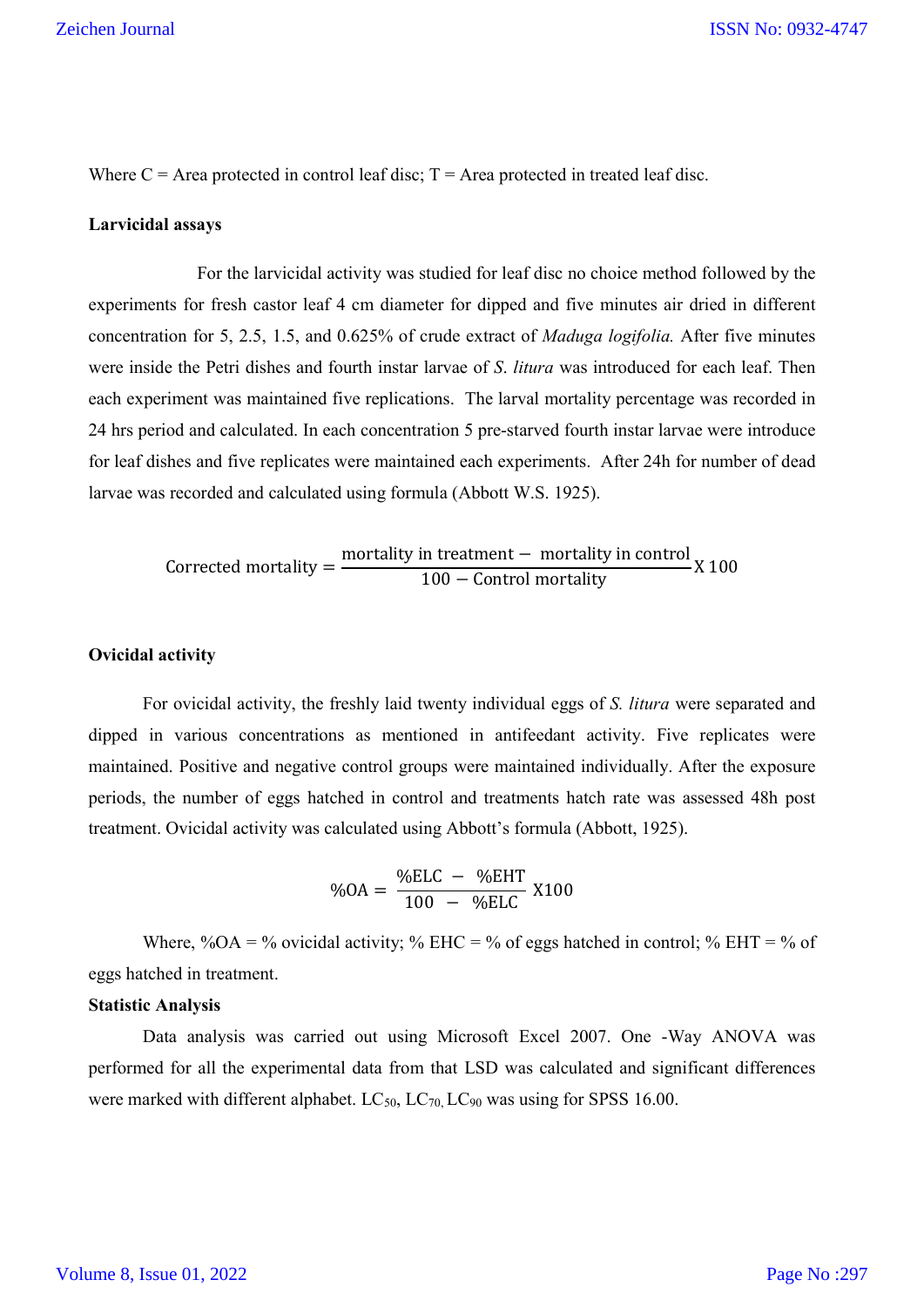#### **Results and Discussion**

The results obtained in various types of experiments as presented in the form of tables and data were analyzed with suitable statistical tools. The results of the present investigations are as follows:

#### **Antifeedant activity of** *Maduga logifolia* **against** *Spodotera litura.*

Antifeedant activity of different solvent extracts of *M. logifolia* against larvae of *S*. *litura* at different concentrations for 5, 2.5, 1.25 and 0.625% the data pertaining to the above experiments are shown in table 1. Maximum larval feeding at 5, 2.5, 1.25 and 0.625% concentration was recorded from ethyl acetate extract from 71.42, 53.11, 33.29 and 21.30% in  $LC_{50}$  (LCL-UCL), LC<sub>70</sub> (LCL-UCL), LC<sub>90</sub> (LCL-UCL)  $X^2$  value was recorded as 2.8 (2.37-3.30), 4.56 (3.96-5.51), 7.11 (6.04-8.90), 3.380 respectively. Followed by chloroform extract 45.46, 30.51, 21.42 and 13.54% in LC<sub>50</sub> (LCL-UCL), LC<sub>70</sub> (LCL-UCL), LC<sub>90</sub> (LCL-UCL)  $X^2$  value was recorded as 5.36 (4.41-7.26), 7.90 (6.33-11.27), 11.57 (9.03-17.15), 1.241 respectively. Followed by hexane extract at 36.25, 23.29, 17.20 and 11.24 in LC<sub>50</sub> (LCL-UCL), LC<sub>70</sub> (LCL-UCL), LC<sub>90</sub> (LCL-UCL)  $X^2$  value was recorded as 6.81 (5.36-10.39), 9.72 (7.43-15.61), 13.92 (10.36-23.20), 0.651 respectively. Plant insecticides have been proven to be useful for the control insect pest and environmental degradation, low-toxicity to other organisms (Arnason *et al*., 2017). The Plant compound was control insect pest. Showed maximum antifeedant, larvicidal and ovicidal activities of (86.30 and 81.10%; 83.20 and 80.20%; 81.70 and 80.10%) at 1000ppm concentration observed in the nonadecanoic acid of *solonum pseudocapcicum*. The plants oils properties against antifeedant activity of *Spodoptera litura*, *Helicoverpa armigera* and *Achaea janata.* (Gokulakrishnan *et al.,* 2012) and then plant extract influence that protein and free amino acid concentration affected from morphological and physiological for insects body from mango leaf Webber (Ranjini *et al.,* 2016).

#### **Larvicidal activity of** *Maduga logifolia* **against** *Spodotera litura.*

Larvicidal activity of different solvents crude extracts of *M. logifolia* against fourth instar larvae of *S*. *litura* with different concentrations and the same are under mentioned shown in table 2. It was observed that the maximum larvicidal activity of ethyl acetate extract of *M. logifolia* for different concentrations for 5, 2.5, 1.25 and 0.625% was 70.32, 48.41, 31.25, 19.23% in LC<sub>50</sub> (LCL-UCL), LC<sub>70</sub> (LCL-UCL), LC<sub>90</sub> (LCL-UCL)  $X^2$  value was recorded as 3.03 (2.60-3.56), 4.76 (4.14-5.73), 7.25 (6.18-9.03), 2.087 respectively. Followed by chloroform extract at 38.26, 20.61, 14.75,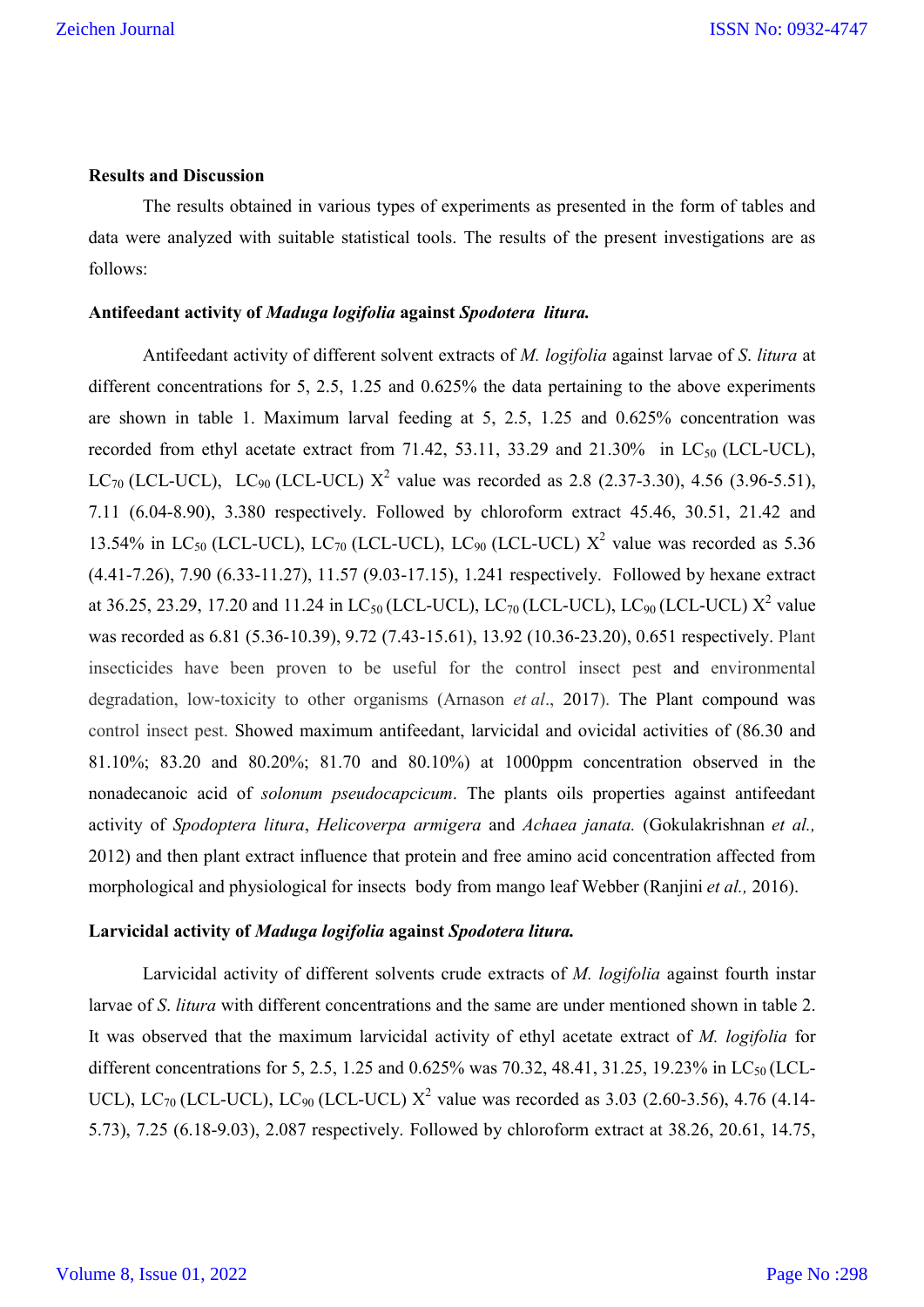10.25 in LC<sub>50</sub> (LCL-UCL), LC<sub>70</sub> (LCL-UCL), LC<sub>90</sub> (LCL-UCL)  $X^2$  value was recorded as 6.38 (5.19-8.86) 8.85, (7.03-12.83), 12.41 (9.64-18.61), 0.146 respectively. Followed by hexane extract at 33.43, 21.41, 13.42, 09.14 in LC<sub>50</sub> (LCL-UCL), LC<sub>70</sub> (LCL-UCL), LC<sub>90</sub> (LCL-UCL)  $X^2$  value was recorded as 7.04 (5.59-10.47), 9.74 (7.53-15.17), 13.65 (10.29-22.00), 0.719 respectively. The following Larvicidal activity of citronellal and *Cymbopogon nardus* plants from essential oils against insect's pest *spodoptera litura* (Zaridah *et al.,* 2003). The effectiveness of the plants compounds against larvicidal and ovicidal activity (Arnason *et al*., 2017) and plant compound maximum antifeedant, larvicidal and ovicidal activities of (86.30 and 81.10%; 83.20 and 80.20%; 81.70 and 80.10%) at 1000ppm concentration observed in the nonadecanoic acid (Chinnamani *et al* 2020).

## **Ovicidal activity of** *Maduga logifolia* **against freshly laid eggs of** *S***.** *litura***.**

The ovicidal activity of crude extracts of *M. logifolia* against freshly laid eggs of *S*. *litura*  and the results pertaining to the above experiments with different concentrations are presented in table 3. Ethyl acetate extract caused in egg mortality % (egg hatchability %) 81.21(18.79), 53.61(46.39), 38.32 (61.68) and 21.32 (78.68) at 5, 2.5, 1.25, 0.625 % concentration in LC<sub>50</sub> (LCL-UCL), LC<sub>70</sub> (LCL-UCL), LC<sub>90</sub> (LCL-UCL)  $X^2$  value was recorded as 2.39 (2.03-2.78), 3.85 (3.40-4.48), 5.95 (5.18-7.13), 2.350. Similarly, hexane extract caused in egg mortality % (egg hatchability %) 46.36(53.46), 24.81(75.19), 19.56 (80.44), 10.75 (89.25) at 5, 2.5, 1.25, 0.625 % concentration in LC<sub>50</sub> (LCL-UCL), LC<sub>70</sub> (LCL-UCL), LC<sub>90</sub> (LCL-UCL)  $X^2$  value was recorded as 5.34 (4.49-6.88), 7.54 (6.21-10.14), 10.73, (8.63-14.90), 1.147. Similarly, chloroform extract caused in egg mortality % (egg hatchability %) 78.42 (21.85), 48.41(51.59), 25.49 (74.51), 19.46 (80.54) at 0.625% concentration in LC<sub>50</sub> (LCL-UCL), LC<sub>70</sub> (LCL-UCL), LC<sub>90</sub> (LCL-UCL)  $X^2$  value was recorded as 2.83 (2.48-3.23), 4.21 (3.74-4.85), 6.19 (5.43-7.32), 0.757 against *S*. *litura* respectively. *solonum pseudocapcicum* plant against the antifeedant, larvicidal and ovicidal activities of (86.30 and 81.10%; 83.20 and 80.20%; 81.70 and 80.10%) at 1000ppm concentration observed in the nonadecanoic acid (Chinnamani *et al* 2020).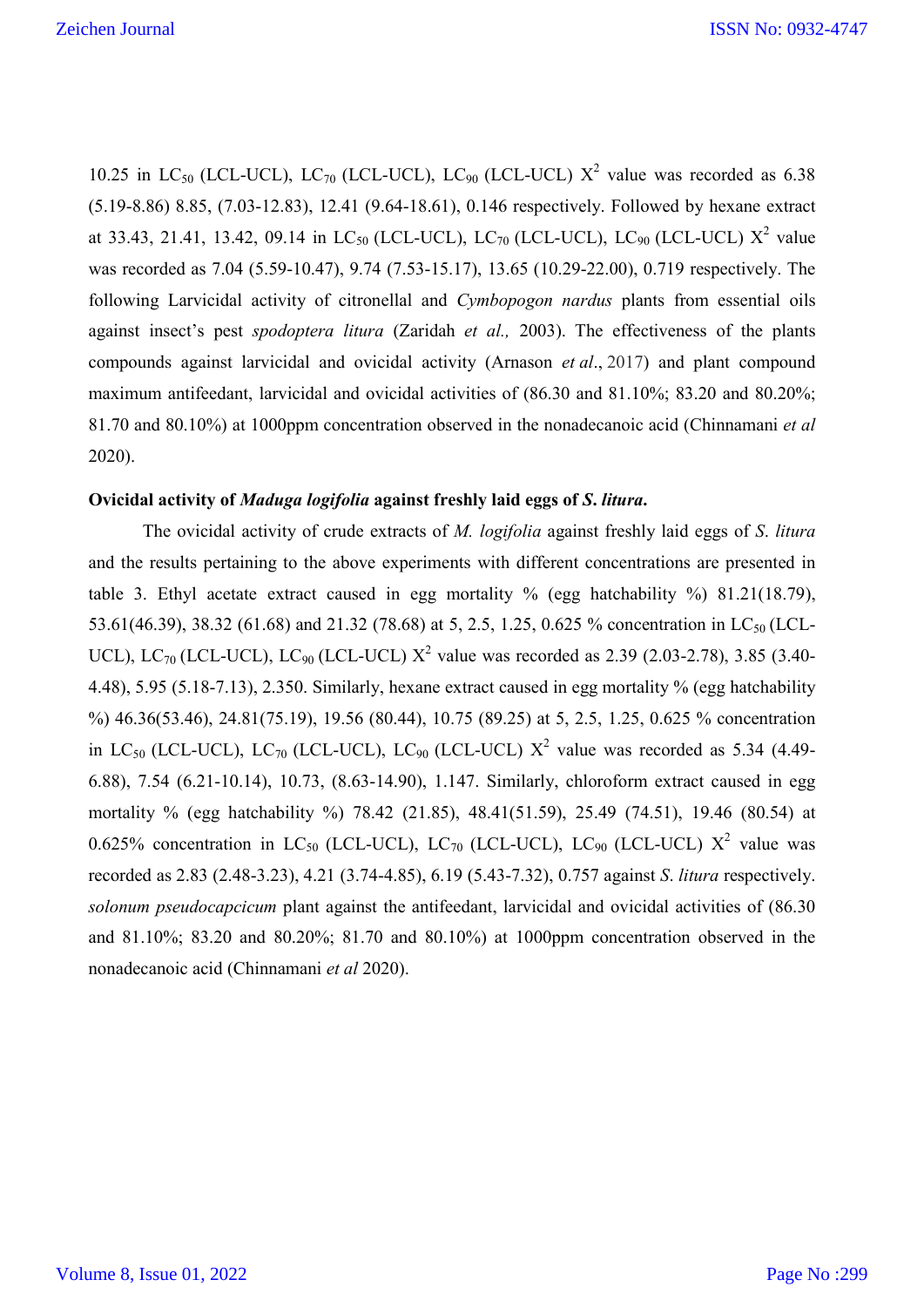| <b>Plant</b><br>extract | Con.<br>(ppm | Percentage of<br>Antifeedant<br>(%) | $LC_{50}$<br>(LCL-UCL) | $LC_{70}$<br>(LCL-UCL) | $LC_{90}$<br>(LCL-UCL) | ${\bf X}^2$<br>$(df=4)$ |
|-------------------------|--------------|-------------------------------------|------------------------|------------------------|------------------------|-------------------------|
| Ethyl<br>acetate        | 0.625        | $21.30\pm2.29$ (27.49)              |                        |                        |                        |                         |
|                         | 1.25         | $33.29 \pm 2.14$ (35.18)            | 2.8                    | 4.56                   | 7.11                   | 3.380                   |
|                         | 2.5          | 53.11 $\pm$ 3.51 (46.77)            | $(2.37 - 3.30)$        | $(3.96 - 5.51)$        | $(6.04 - 8.90)$        |                         |
|                         | 5            | $71.42 \pm 2.48$ (57.67)            |                        |                        |                        |                         |
| Chloroform              | 0.625        | $13.54 \pm 1.00$ (21.56)            |                        |                        |                        |                         |
|                         | 1.25         | $21.42 \pm 1.35$ (27.56)            | 5.36                   | 7.90                   | 11.57                  | 1.241                   |
|                         | 2.5          | $30.51 \pm 2.20$ (33.52)            | $(4.41 - 7.26)$        | $(6.33 - 11.27)$       | $(9.03 - 17.15)$       |                         |
|                         | 5            | $45.46 \pm 1.49$ (42.36)            |                        |                        |                        |                         |
| Hexane                  | 0.625        | $11.24 \pm 2.14$ (19.55)            |                        |                        |                        |                         |
|                         | 1.25         | $17.20 \pm 3.51$ (24.50)            | 6.81                   | 9.72                   | 13.92                  | 0.651                   |
|                         | 2.5          | 23.29±2.20 (28.29)                  | $(5.36 - 10.39)$       | $(7.43 - 15.61)$       | $(10.36 - 23.20)$      |                         |
|                         | 5            | $36.25 \pm 3.24$ (36.99)            |                        |                        |                        |                         |

# **Table .1 Antifeedant activity of different solvent extract of** *Maduka longifolia* **against**  *Sopodaptera litura* **at 24hrs.**

The value represents mean $\pm$  SD with angular values of five replications. LC<sub>50</sub>=Lethal Concentration brings out 50% Mortality and LC  $_{90}$  = Lethal Concentration brings out 90% mortality. LCL = Lower Confidence Limit; UCL = Upper Confidence Limit.

| Table .2 Larvicidal activities for different solvent crud extract of <i>Maduka longifolia</i> plant |  |
|-----------------------------------------------------------------------------------------------------|--|
| against Sopodaptera litura at 24hrs                                                                 |  |

| Plant<br>extract | Con.<br>(ppm)            | Percentage of<br><b>Larvicidal activity</b><br>$(\%)$ | $LC_{50}$<br>(LCL-UCL) | $LC_{70}$<br>(LCL-UCL) | $LC_{90}$<br>(LCL-UCL) | ${\bf X}^2$<br>$(df=4)$ |
|------------------|--------------------------|-------------------------------------------------------|------------------------|------------------------|------------------------|-------------------------|
|                  | 0.625                    | $19.23 \pm 4.42$ (25.99)                              |                        |                        |                        |                         |
| Ethyl            | 1.25                     | $31.25 \pm 2.44$ (33.96)                              | 3.03                   | 4.76                   | 7.25                   | 2.087                   |
| acetate          | 2.5                      | $48.41 \pm 1.24$ (44.80)                              | $(2.60-3.56)$          | $(4.14 - 5.73)$        | $(6.18-9.03)$          |                         |
|                  | 5                        | $70.32 \pm 2.44$ (56.96)                              |                        |                        |                        |                         |
|                  | 0.625                    | $10.25 \pm 1.43$ (18.63)                              |                        |                        |                        |                         |
| Chlorofor        | 1.25                     | $14.75 \pm 3.45$ (22.40)                              | 6.38                   | 8.85                   | 12.41                  | 0.146                   |
| m                | 2.5                      | $20.61 \pm 3.16$ (26.99)                              | $(5.19 - 8.86)$        | $(7.03 - 12.83)$       | $(9.64 - 18.61)$       |                         |
|                  | 5                        | $38.26 \pm 2.41$ (38.17)                              |                        |                        |                        |                         |
|                  | 0.625                    | $09.14 \pm 2.44(17.56)$                               |                        |                        |                        |                         |
|                  | 1.25                     | $13.42 \pm 3.11(21.47)$                               | 7.04                   | 9.74                   | 13.65                  | 0.719                   |
| Hexane           | 2.5                      | $21.41 \pm 1.26$ (27.56)                              | $(5.59 - 10.47)$       | $(7.53 - 15.17)$       | $(10.29 - 22.00)$      |                         |
|                  | $\overline{\mathcal{L}}$ | $33.43 \pm 2.24$ (35.30)                              |                        |                        |                        |                         |

The value represents mean $\pm$  SD with angular values of five replications. LC<sub>50</sub>=Lethal Concentration brings out 50% Mortality and LC  $_{90}$  = Lethal Concentration brings out 90% mortality. LCL = Lower Confidence Limit; UCL = Upper Confidence Limit.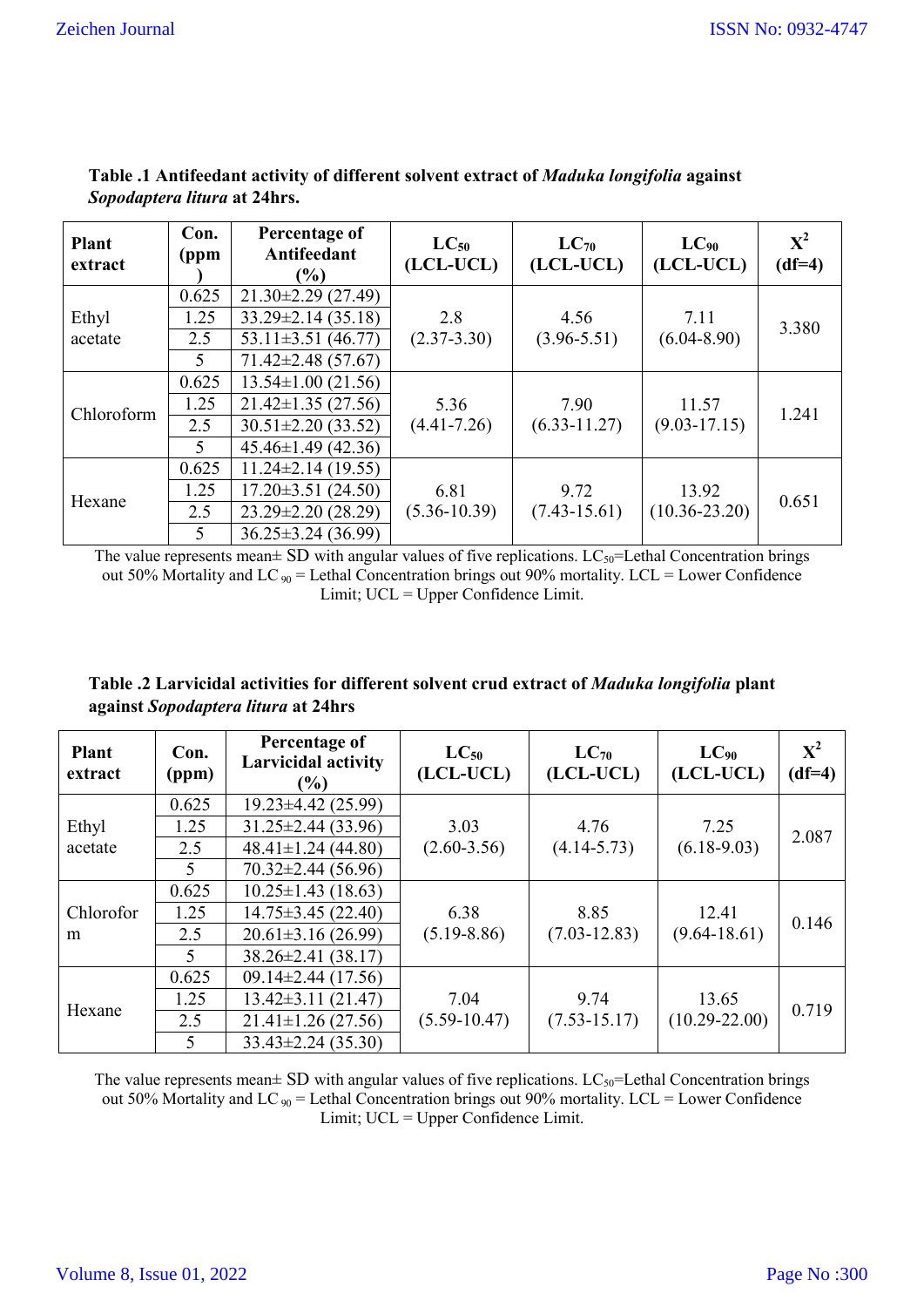| <b>Plant</b><br>extract | Con.<br>(ppm) | Percentage of<br>ovicidal activity<br>$\frac{6}{6}$ | $LC_{50}$<br>(LCL-UCL) | $LC_{70}$<br>(LCL-UCL) | $LC_{90}$<br>(LCL-UCL) | ${\bf X}^2$<br>$(df=4)$ |
|-------------------------|---------------|-----------------------------------------------------|------------------------|------------------------|------------------------|-------------------------|
|                         | 0.625         | $19.46 \pm 1.47$ (26.13)                            |                        |                        |                        |                         |
| Ethyl                   | 1.25          | $25.49 \pm 2.24$ (30.26)                            | 2.83                   | 4.21                   | 6.19                   | 0.757                   |
| acetate                 | 2.5           | $48.41 \pm 5.28$ (44.08)                            | $(2.48 - 3.23)$        | $(3.74 - 4.85)$        | $(5.43 - 7.32)$        |                         |
|                         | 5             | 78.42±7.44 (62.31)                                  |                        |                        |                        |                         |
| Chloroform              | 0.625         | $10.75 \pm 1.83$ (18.81)                            |                        |                        |                        |                         |
|                         | 1.25          | $19.56\pm4.15(26.71)$                               | 5.34                   | 7.54                   | 10.73                  | 1.147                   |
|                         | 2.5           | $24.81 \pm 2.16$ (29.87)                            | $(4.49 - 6.88)$        | $(6.21 - 10.14)$       | $(8.63 - 14.90)$       |                         |
|                         | 5             | $46.36\pm 6.39$ (42.88)                             |                        |                        |                        |                         |
| Hexane                  | 0.625         | $21.32\pm3.84(27.49)$                               |                        |                        |                        |                         |
|                         | 1.25          | $38.32 \pm 2.11$ (38.23)                            | 2.39                   | 3.85                   | 5.95                   | 2.350                   |
|                         | 2.5           | $53.61 \pm 1.36$ (47.60)                            | $(2.03 - 2.78)$        | $(3.40 - 4.48)$        | $(5.18 - 7.13)$        |                         |
|                         | 5             | $81.21 \pm 3.47(64.30)$                             |                        |                        |                        |                         |

# **Table .2 Ovicidal activity of different solvent crud extract of** *Maduka longifolia* **plant against**  *Sopodaptera litura* **at 24hrs**

The value represents mean $\pm$  SD with angular values of five replications. LC<sub>50</sub>=Lethal Concentration brings out 50% Mortality and LC  $_{90}$  = Lethal Concentration brings out 90% mortality. LCL = Lower Confidence Limit; UCL = Upper Confidence Limit.

# **Table 4. Physical Characteristics and Yield of Various solvent extracts of** *Maduka longifolia*  **Plant Leaves**

| <b>Solvent</b>   | <b>Dried</b><br>powder<br>(gm) | Solvent<br>(ml) | Sense of touch and color | <b>Amount of</b><br>extract(gm) | $%$ of<br><b>Yield</b><br>(w/w) | <b>TLC</b><br><b>SPOT</b> |
|------------------|--------------------------------|-----------------|--------------------------|---------------------------------|---------------------------------|---------------------------|
| Hexane           | 300                            | 1200            | Sticky (Greenish Yellow  | 3.20                            | 3.2                             | 5                         |
| Chloroform       | 300                            | 1000            | Sticky (Green)           | 4.50                            | 4.5                             | 7                         |
| Ethyl<br>acetate | 300                            | 1000            | Sticky (Golden Yellow)   | 7.80                            | 7.8                             | 8                         |

## **REFERENCE**

Abbott W. S. 1925. A method of computing the effectiveness of an insecticide, *Journal of Economic Entomology*, 18: 265-266.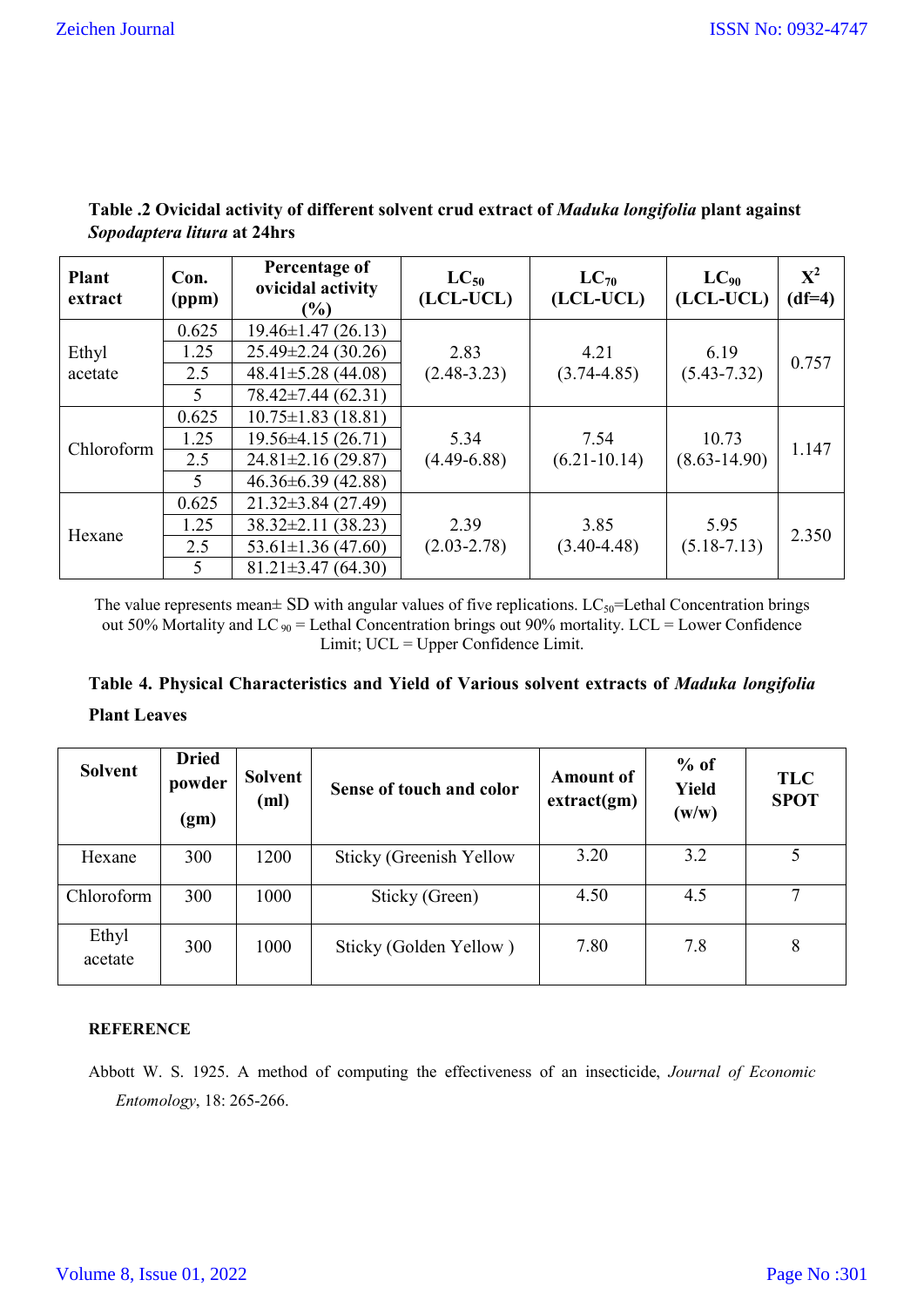- Arnason. J., Sims. S. and Scott. I. 2017. Phytochemistry and pharmacognosy: natural products from plants as insecticides. Paris (France): EOLSS Publishers.
- Baskar. k., Kingsley. S., Vendan. S. E., Paulraj, M. G., Duraipandiyan. V. and Ignacimuthu. S. 2009. Antifeedant, larvicital and pupicidal activities of *Atalantia monophylla* (L) correa against *Helicoverpa armigera* (Hubner)(Lepidoptera: Noctuidae). Chemosphere, 75:355-359.
- Deepalakshmi. S., and Jeyabalan. D. 2017. Studies on Mosquitocidal and biological activity of endemic plants of Nilgiris Hills against filarial vector, *Culex quinquefasciatus* (Say) (Insecta: Diptera: Culicidae). *International Journal of Advanced Research in Biological Sciences*, 4 (3): 137-151.
- Elumalai. D., Hemalatha. P., and Kaleena. P. K. 2015. Larvicidal activity and GC–MS analysis of Leucas aspera against *Aedes aegypti Anopheles stephensi* and *Culex quinquefasciatus, Journal of the Saudi Society of Agricultural Sciences.*
- Gokulakrishnan. J., Krishnappa. K. and Elumalai. K. 2012. Certain plant essential oils against antifeedant activity of *Spodoptera litura* (Fab.), *Helicoverpa armigera* (Hub.) and *Achaea janata* (Linn.) (Lepidoptera: Noctuidae). *International Journal of Current Life Science*, 2 (1): 107-11.
- Jeyasankar. A., Premalatha. S. and Elumalai. K. 2012. Biological activities of *Solanum pseudocapsicum* (Solanaceae) against cotton bollworm *Helicoverpa armigera* (Hübner) and armyworm *Spodoptera litura* (Fab.) (Lepidoptera:Noctuidae). *Asian Pacific Journal of Biomedicine*, 2: 98-986.
- Baskar. K., Muthu. C., Raj. G.A., Kingsley. S., and Ignacimuthu S. 2012."Ovicidal activity of *Atalantia monophylla* (L) Correa against *Spodoptera litura (*Fab.) (Lepidoptera: Noctuidae)," *Asian Pacific Journal of Tropical Biomedicine*, 2:987–991,
- Negi. P., Bhupendra. R., Singh. and Negi. D. S. 2016. Antifeedant Activity of Extracts & Isolated Compounds of Two Himalayan Plants against A Polyphagous Pest *Spodoptera litura*. *Octa Journal of Biosciences*, 4(1):33-35.
- Rani. B., Bhagat. D. and Kulkarni. K. 2012. Evaluation of larvicidal and antifeedant potential of three Jatropha species against *Spodoptera litura* (Lepidoptera: Noctuidae) and two predators (Coleoptera: Coccinellidae). *Annals of Biological Research,* 3 (6): 2911-2916.
- Ranjini. K. D., Ranjini. K. R., Najiya Beegum. T. P., and Nambiar. J. G. 2016. Botanical extracts influence the protein and free amino acid concentration offat body in the mango leaf Webber *Orthaga exvinacea* Hampson (Lepidoptera: Pyralidae*). Journal of Entomology and Zoology Studies*, 4 (1): 464-468.
- Chinnamani. T., Jeyasankar. A. and Elumalai. K. 2020. *Solanum pseudocapsicum* L. a Potential pesticide against *Helicoverpa armigera* (Hub.) and *Spodoptera litura* (Fab.) (Lepidoptera: Noctuidae). Asian J. Agric. Res., 14: 19-27.
- Chinnamani. T., Sivakami. R. and Jeyasankar. A. 2016. Antifeedant, larvicidal and growth regulatory activities of fractions isolated from ethyl acetate extract of *Pseudocalymma alliaceum* against